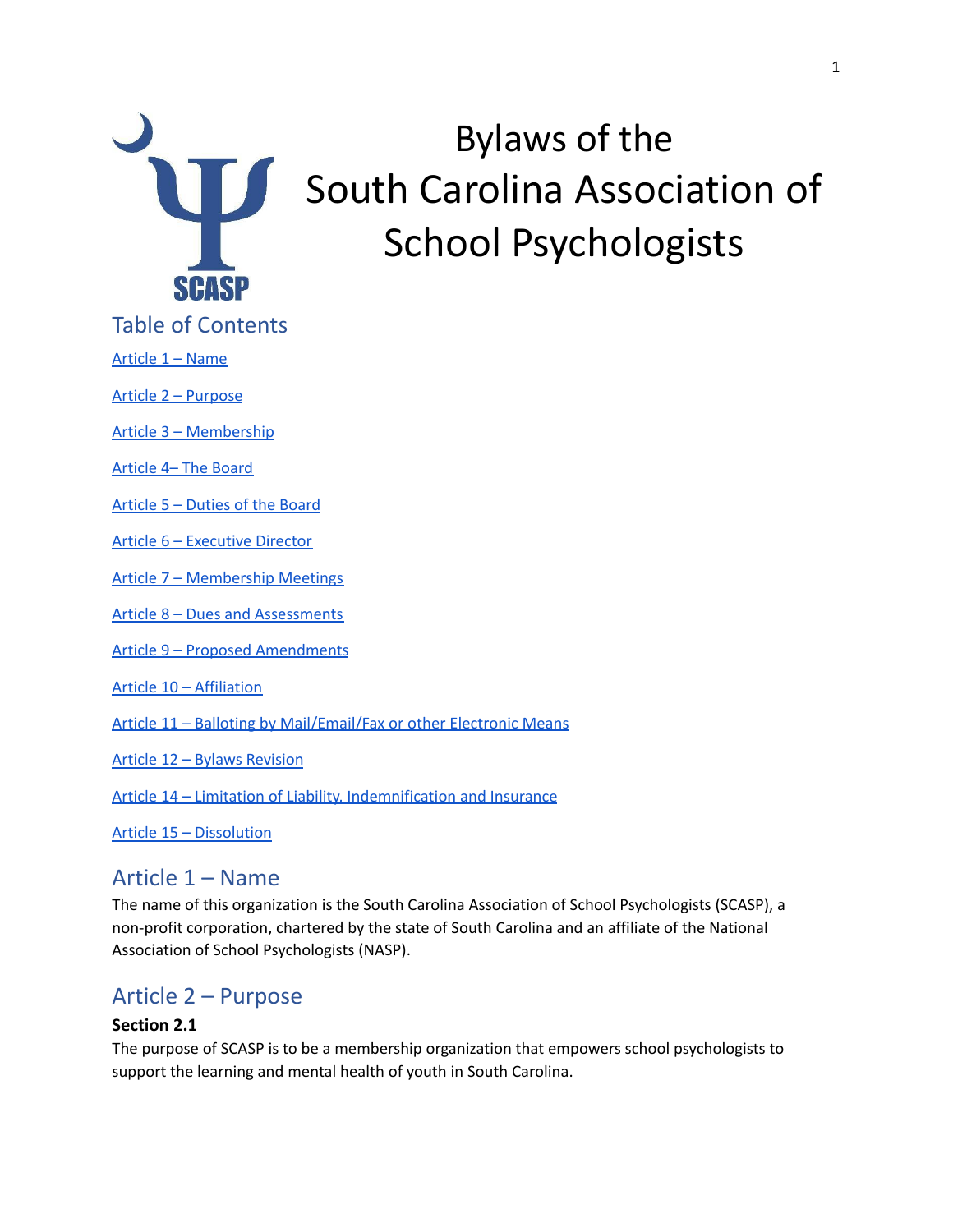### **Section 2.2**

SCASP's purpose shall be carried out in a non-partisan, non-sectarian manner with equal opportunity given to all, regardless of race, religion, gender, disability, age, veteran status, sexual orientation, or national origin.

### **Section 2.3**

As a 501(c)(6) organization:

- A. SCASP is an association of persons having some common professional interest;
- B. SCASP promotes professional practices emphasizing evidenced-based strategies;
- C. SCASP is not organized for profit;
- D. SCASP's net earnings will not benefit any private shareholder or individual;
- E. SCASP's professional activities are directed to the improvement of practice conditions for school psychologists and;
- F. SCASP does not perform services for any individual person, but serves the profession of school psychology.

# <span id="page-1-0"></span>Article 3 – Membership

### **Section 3.1**

Membership: SCASP's membership consists of persons who are members of SCASP, who are appropriately classified as members of SCASP, and who meet eligibility for membership as outlined in Section 3.3 and pay dues in accordance with SCASP's bylaws as indicated in Article 8.

### **Section 3.2**

Membership Categories: SCASP has 2 mutually exclusive categories of memberships, with subcategories. No member may hold more than one membership. SCASP Procedures Manual provides a full description of membership levels, fees, rights, and responsibilities.

- A. Full Member: Certified by the South Carolina Department of Education as a School Psychologist, Licensed by the South Carolina Labor & Licensing Board as a Licensed Psychologist trained in school psychology or Licensed Psycho-Educational Specialist; or Primarily engaged in providing college or university training for school psychologists.
- B. Associate Member: (1) Possesses a bachelor's degree or higher in psychology or a related field and demonstrates professional interest in the field of school psychology and who has the appropriate licenses and credentials for their position, or (2) Are a certified or a licensed school psychologist outside the state of South Carolina.

### **Section 3.3**

Eligibility: To be eligible for membership, the applicant must follow the most current NASP guidelines of professional practices and principles for professional ethics, effective as of July 2020, titled The Professional Standards of the National Association of School Psychologists found at [https://www.nasponline.org/standards-and-certification/nasp-2020-professional-standards-adopted.](https://www.nasponline.org/standards-and-certification/nasp-2020-professional-standards-adopted) SCASP has the right to investigate and verify applicant data. Once all application information has been approved and payment received, membership is considered active.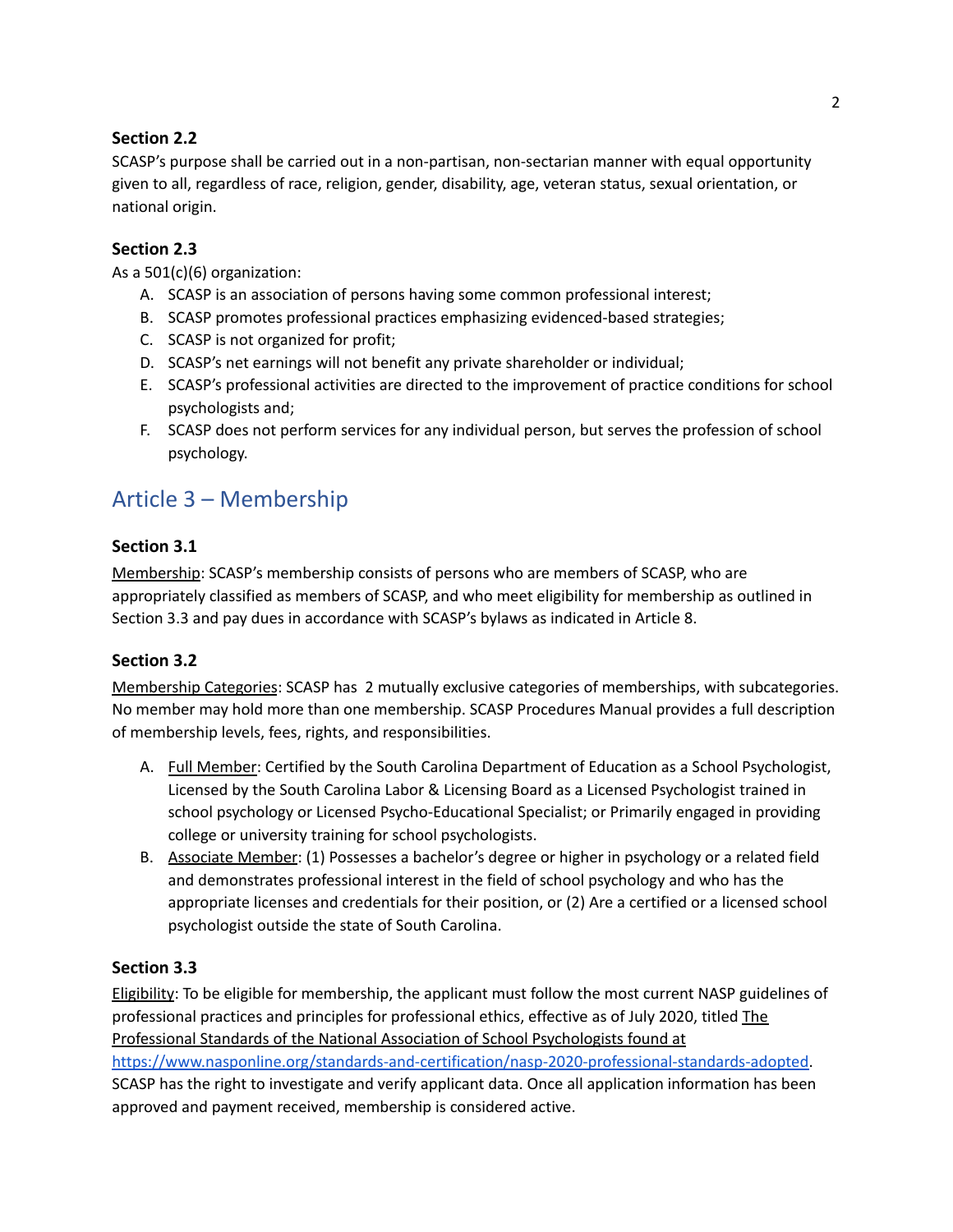Upon a change in eligibility of a member for any class of membership, he or she may be transferred to such other class upon request to SCASP, or SCASP may make such transfer at its own discretion unless the member gives notice of resignation. No prorations or refunds of dues for the current period shall be made upon the transfer of any member from one class to another.

### **Section 3.4**

Members in Good Standing: Members who have paid the required dues and fees in accordance with these Bylaws, who have not lost their eligibility for membership, and are not under suspension (or been expelled) shall be deemed members in good standing.

### **Section 3.5**

### Rights, Privileges, and Responsibilities of Members:

All members of SCASP shall have the right to attend and speak at meetings as defined in the SCASP Procedures manual.

Other rights of members are as follows:

- A. Full Members: Full members in good standing shall be entitled to all rights and privileges of membership including the:
	- a. Right to vote,
	- b. Serve on committees,
	- c. Nominate candidates for office as defined in Bylaws and policies,
	- d. Hold office if elected or appointed, and
	- e. All other membership benefits offered by SCASP.
- B. Associate members: Associate members in good standing shall be entitled to all rights and privileges of membership including the:
	- a. Right to participate in SCASP activities of including open meetings (as defined in section 9.1) and activities sponsored by SCASP;
	- b. Right to receive all regular SCASP publications,
	- c. Right to serve on committees of the SCASP board, as indicated by SCASP Committee Charters; and
	- d. Right to discounted membership rates to workshops, conferences, and other benefits as defined by SCASP Board.

### **Section 3.6**

### Termination or Suspension of Membership

- A. Resignation and Non-Renewal: A member may resign from membership at any time. Such resignation is effective upon receipt by SCASP of written notice of resignation signed by such member unless the member specifies a later effective date, in which case resignation shall become effective as of such later date; provided, however, that no resignation may be made effective any later than the expiration of the period for which dues are currently paid. Dues, pro-rated or otherwise, will not be refunded.
- B. Suspension and Termination: Membership in SCASP may be suspended or terminated upon non-payment of dues or may be considered for dismissal for violation of SCASP Bylaws (section 3.3) or SCASP policies or NASP Professional Standards.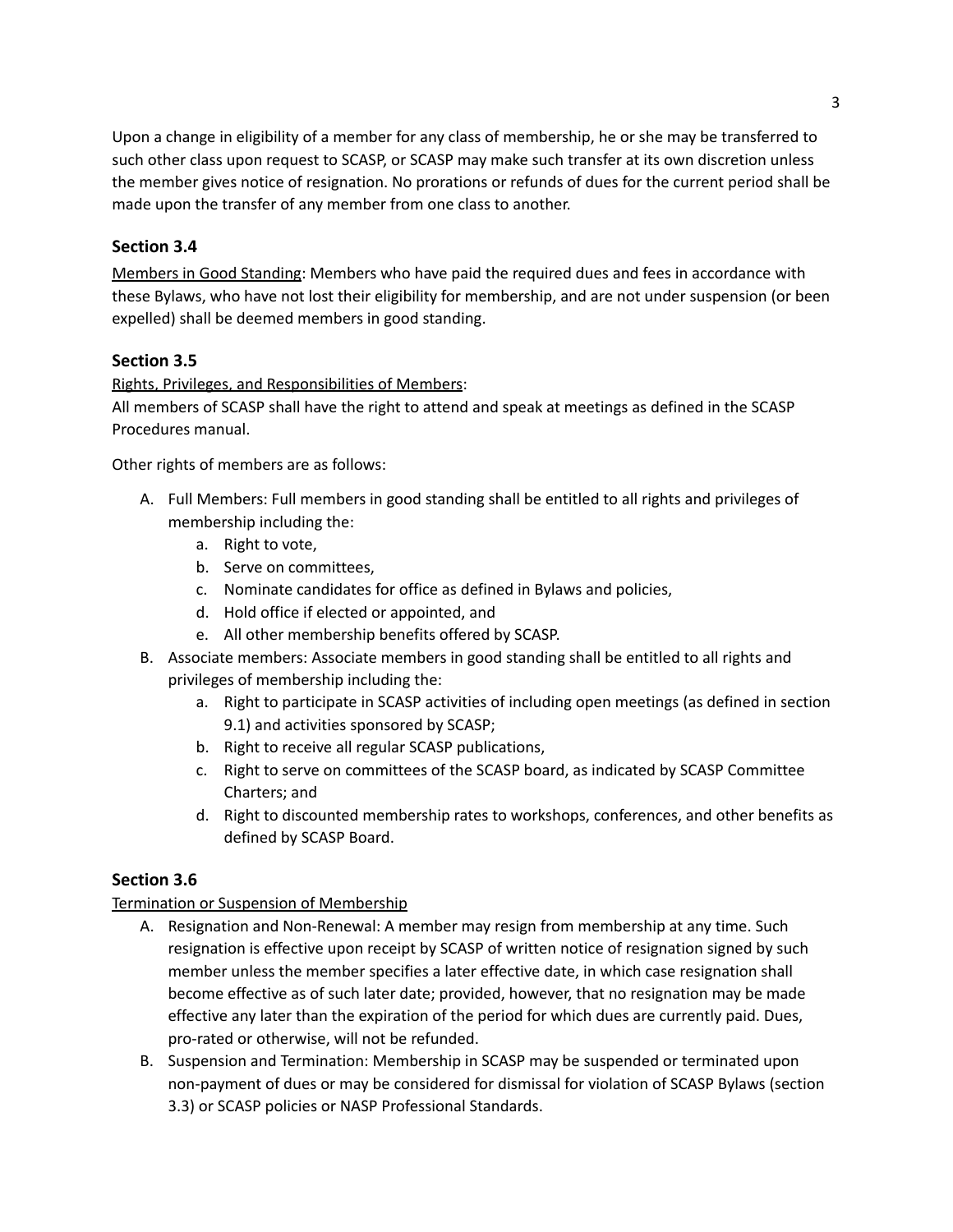C. Reinstatement: The SCASP board has jurisdiction over the re-application of an expelled SCASP member or one who has resigned during an ethics investigation or before completing stipulated corrective measures. A person who has been expelled may be readmitted only with the express approval of the SCASP Board and after full compliance with all conditions as the Board may require. As mentioned, NASP's Principles for Professional Ethics within the Professional Standards Document, effective as of July 2020, are carefully considered per individual situation.

### **Section 3.7**

#### Effect of Resignation, Expulsion or Suspension

- A. Upon the effective date of resignation or expulsion, a member loses all rights and benefits of membership in SCASP.
- B. A suspended member retains the basic benefits of membership, but while the suspension is in effect, the member may not vote, hold office or exercise any other rights for which membership in good standing is required.
- C. A member who is expelled or suspended remains liable for any dues and charges incurred, and services rendered, before such expulsion or suspension.

### <span id="page-3-0"></span>Article 4 – The Board

### **Section 4.1**

SCASP shall be governed by a board of directors.

### **Section 4.2**

The primary responsibilities of the Board shall be implementing the purpose of SCASP and managing its affairs. Each member is required to discharge these duties in accordance with the fiduciary obligations required by law.

### **Section 4.3**

The officers of the Board will be composed of the President, President Elect, Secretary, Treasurer, Immediate Past President, and at least six (6) Delegates. The Delegate positions shall be filled by representatives as determined by the Board. At any given time, the Board shall include no less than seven officers. The officers of the Board shall be the only board members with voting rights.

- A. All officers of this Board shall be Full members in good standing.
- B. A quorum of 6 officers or more shall be present at each Board meeting to conduct business.
- C. The officers of the Board may exercise discretion to appoint ex-officio members to serve on the Board without voting rights. Such appointments shall require an affirmative vote of a majority of the officers of the Board.
- D. If an officer of the Board is deemed unfit for service due to medical incapacitation, then the Board may appoint another SCASP member to act as this person's proxy until the medical issue is resolved or until the end of this person's term of office.
- E. If an officer of the Board is deemed unfit for service due to ethical violations, criminal misconduct, or unprofessional conduct as defined in the bylaws, section 3.6, a referral may be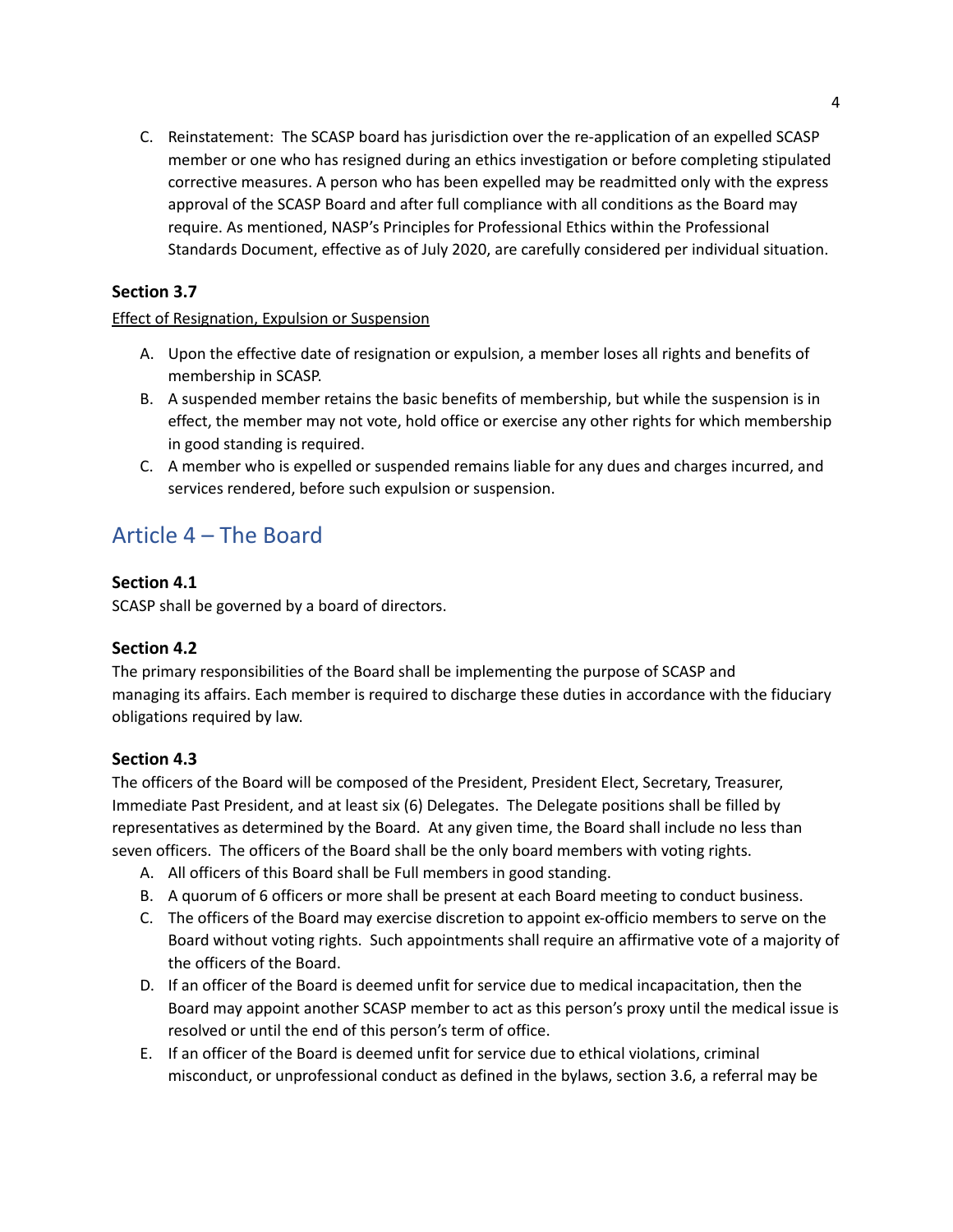made to the Board which will follow procedures for adjudication of such complaints. The officer will be temporarily suspended during adjudication procedures.

- F. If an officer of the board terminates their SCASP membership for any reason, the person will cease to be an officer of the Board.
- G. If a vacancy occurs in the Office of the President, the President-Elect shall serve as Acting President at the beginning of the new term. If a vacancy occurs in the offices of President-Elect, Secretary, or Treasurer, the position shall be filled by appointment of the officers of the Board to serve only until the end of the current term of office or until replaced by a duly elected successor. In the case of the office of President-Elect, a vacancy would result in the election of both a President and President-Elect at the next scheduled election. If a vacancy occurs in the office of a Delegate, then the President will appoint a delegate for the remainder of the term.

### **Section 4.4**

The Governance Committee will propose a slate of candidates as described in the SCASP Procedures Manual. Winning candidates will be those with the most votes cast.

- A. Election of President-Elect, Secretary, and Treasurer:
	- a. The President-elect, Secretary, and Treasurer shall be elected biennially. Prior to the elections, the Governance Committee shall recommend to the officers of the Board, the names and biographical summaries of those nominated for possible inclusion on the ballot. An alternate, if nominees are available, may also be chosen for each office by the officers of the Board if one of the nominees is unable to run.
	- b. To be eligible for inclusion on the slate, a nominee must have been a voting member of SCASP in good standing for a minimum of 12 months. If there is concern regarding the potential nominee's status of "good standing," NASP's Principles for Professional Ethics within the Professional Standards Document, effective as of July 2020, are carefully considered as needed.
	- c. The slate prepared by the officers of the Board shall be distributed to the membership at least thirty (30) days before the election. Other members, with full voting rights, qualified as described in Section 3.5, may be nominated by the presentation of petitions signed by at least fifteen members or twenty-five percent (25%) of the voting membership, whichever is less. Petitions must be submitted to the Secretary at the Board meeting preceding the meeting at which the election is to occur.
	- d. Write-in candidates will be allowed for any office in which the Governance Committee nominates only one candidate per office. Write-in candidates are those candidates, which individual members write in on their ballot.
	- e. A majority vote shall be required for the election of the above offices. A person who is unable to attend the meeting at which the election is taking place will be provided, upon written request, an opportunity to vote by electronic means. Ballots must be completed and returned to the Secretary prior to the election.
	- f. If no single candidate has received a majority  $(50\% + 1)$  of the votes, there will be a runoff between the two candidates receiving the highest number of votes. In the event of a runoff, absentee ballots for those candidates will be included in the count.
- B. Election of Delegates: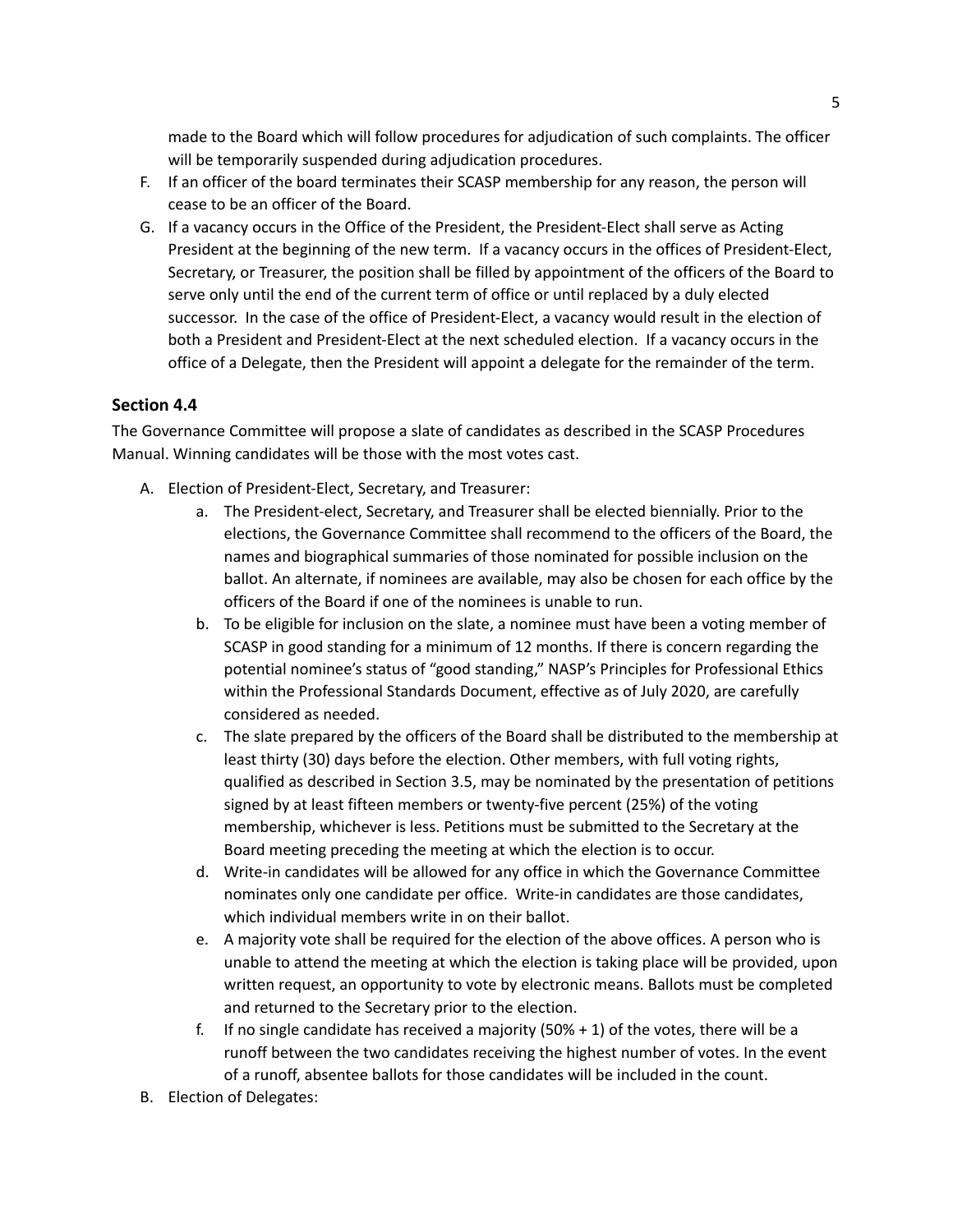- a. Delegates will be eligible for a two-year term as an officer of the Board.
- b. Delegates must be full members of SCASP in good standing and work in the professional or live in the geographic area represented.
- c. The election of a Delegate must be completed by the end of the fiscal year. If no Delegate is elected, the officers of the Board will appoint a Delegate to a one-year term. The professional or geographic area will be given the opportunity to elect a Delegate at the next election.
- d. Election schedules for the Delegates will be established by the Board.

### **Section 4.5**

Terms of Board Members shall be as follows:

- A. The President shall serve for two consecutive years and shall not succeed him/herself. The President shall be elected by the voting membership. Prior to taking office, the President shall serve two years as a President-Elect. After leaving office, the President shall serve two years as Past President.
- B. The President-Elect, elected by the voting membership, shall serve for two years.
- C. The Secretary shall serve for two years. Election shall be on alternate years from that of the Treasurer.
- D. The Treasurer shall serve for two years, elected during alternate years from that of the Secretary.
- E. Delegates will serve two years.
- F. The terms of the new officers shall commence July 1 following the election.

### **Section 4.6**

The standing committees of the Board shall consist of these committees: (1) Public Relations, (2) Advocacy, (3) Governance, which includes Professional Standards and Ethical Practices, (4) Professional Development, and (5) Finance.

- A. All chairs of the committees shall be recommended by the President and approved by the majority of the officers of the Board. Appointed committee chairs do not have voting rights unless they are also a voting member of the board.
- B. Each committee's purpose and procedures will be outlined in a committee Charter. Committee goals will be approved by the board annually.
- C. Duties of the committee chairs and ex-officio members of the Board are specified in the SCASP's Procedures Manual.
- D. Ad hoc committees may be established, and their functions will be assigned by the President with affirmative approval by a majority of the officers of the Board.
- E. Sub-committees may be established, and their functions will be assigned by the committee chair with affirmative approval by a majority of the committee members.

# <span id="page-5-0"></span>Article 5 – Duties of the Board

### **Section 5.1**

Duties of the officers of the Board shall be as follows:

A. The officers of the Board shall exercise the general direction, control, and management of the activities and business of SCASP.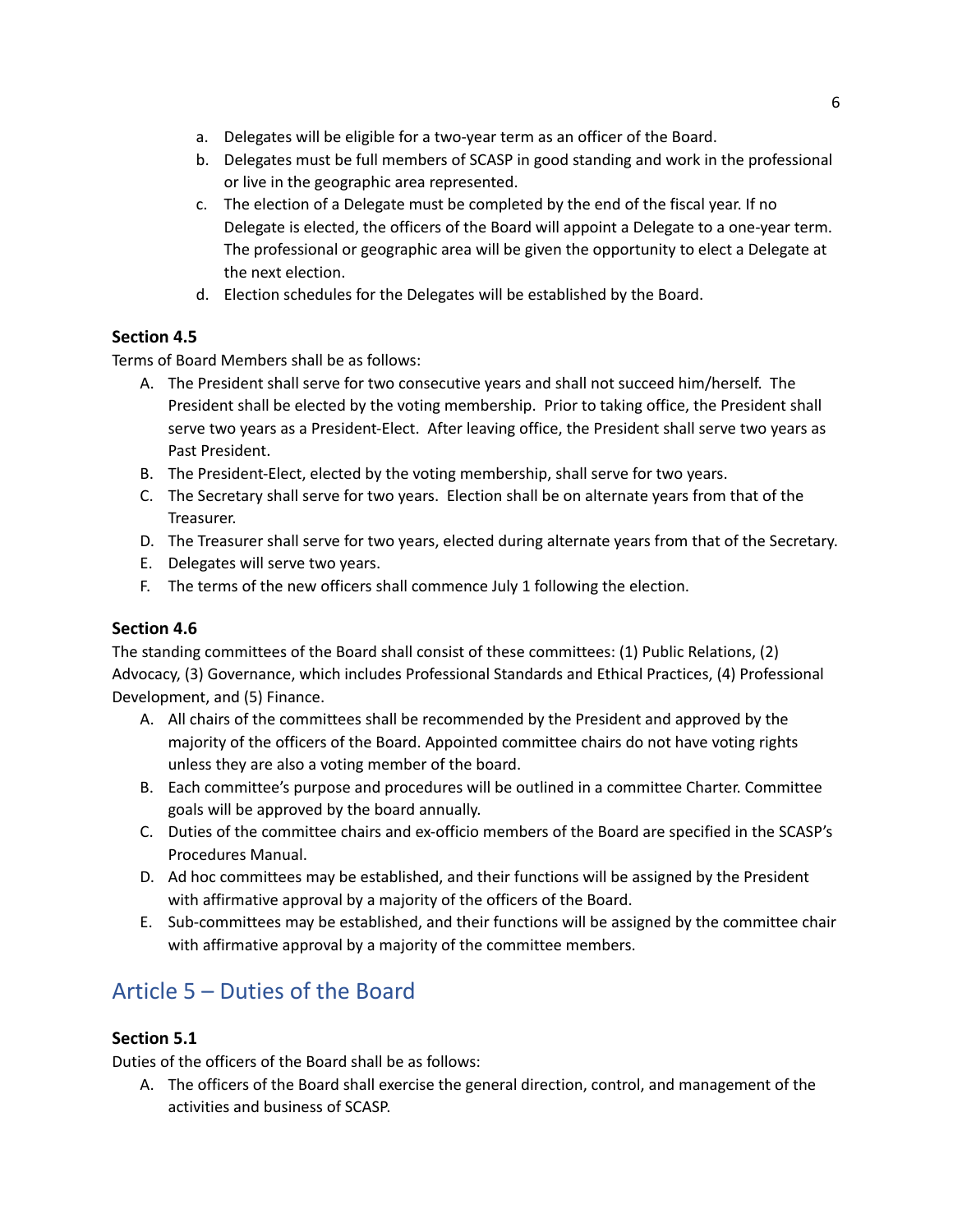- B. The officers of the Board shall have the power to purchase, lease, pledge, and sell any personal or real property of SCASP and to make any agreements on behalf of SCASP as they deem needful and convenient for its successful operation, provided that in the case of sale or purchase of real property an affirmative vote by a majority of the total officers of the board is required.
- C. The officers of the Board shall administer any donation, grants, and bequests.
- D. The officers of the Board may require adequate bonds on the Executive Director and such other employees of SCASP as they deem necessary.
- E. Upon a two-thirds (2/3) vote, the officers of the Board may establish such administrative offices, the term and tenure thereof, duties or conditions of employment and compensation therefore as may be advisable to further the purpose of SCASP.

### **Section 5.2**

Officers are not compensated for services rendered as an Officer. Reasonable expenses incurred while attending Board meetings, serving on Committees of the Board, and other activities while carrying out their Board duties will be reimbursed.

### **Section 5.3**

When unable to attend a Board meeting, an officer may assign his or her voting privilege to a proxy under the following conditions:

- A. The proxy of a Delegate must be from the same area;
- B. The proxy must be a Full Member in good standing and a voting SCASP member;
- C. The proxy may not be assigned to another officer; and
- D. The officer must submit a written statement to the President and Secretary prior to the vote designating the proxy for a specific board meeting.
- E. Board members shall attend more than 50% of regularly scheduled meetings (designating a proxy counts as attending the meeting). Board members unable to participate in the meeting must provide a report of recent activities to their proxy and/or the President and Secretary.

### **Section 5.4**

Duties of the standing committees shall be outlined in Committee Charters. Duties of the Officers of the Board are described here briefly with detailed information in SCASP's Procedures Manual:

- A. The President shall preside at meetings, exercise general supervision over the affairs of the SCASP, serve as chairperson of the Board, and as an ex-officio member of all committees. The President shall appoint, with the approval of the Board, the necessary committees and committee chairs unless otherwise provided for in these Bylaws.
- B. The President-Elect shall attend meetings of the Board and serve as chairperson of the Finance committee. In the absence of the President, the President-Elect shall serve in that capacity as pro tem and shall have such duties as are delegated by the current President. The President-Elect shall facilitate planning and monitor action plans developed annually by committees.
- C. The Secretary shall keep minutes of SCASP and the Board meetings, which shall be an accurate and official record of all business transacted. The Secretary may assume necessary correspondence duties for the SCASP, assume custody of all records except those specifically assigned to others, furnish copies of minutes for all meetings, and maintain copies of the Bylaws.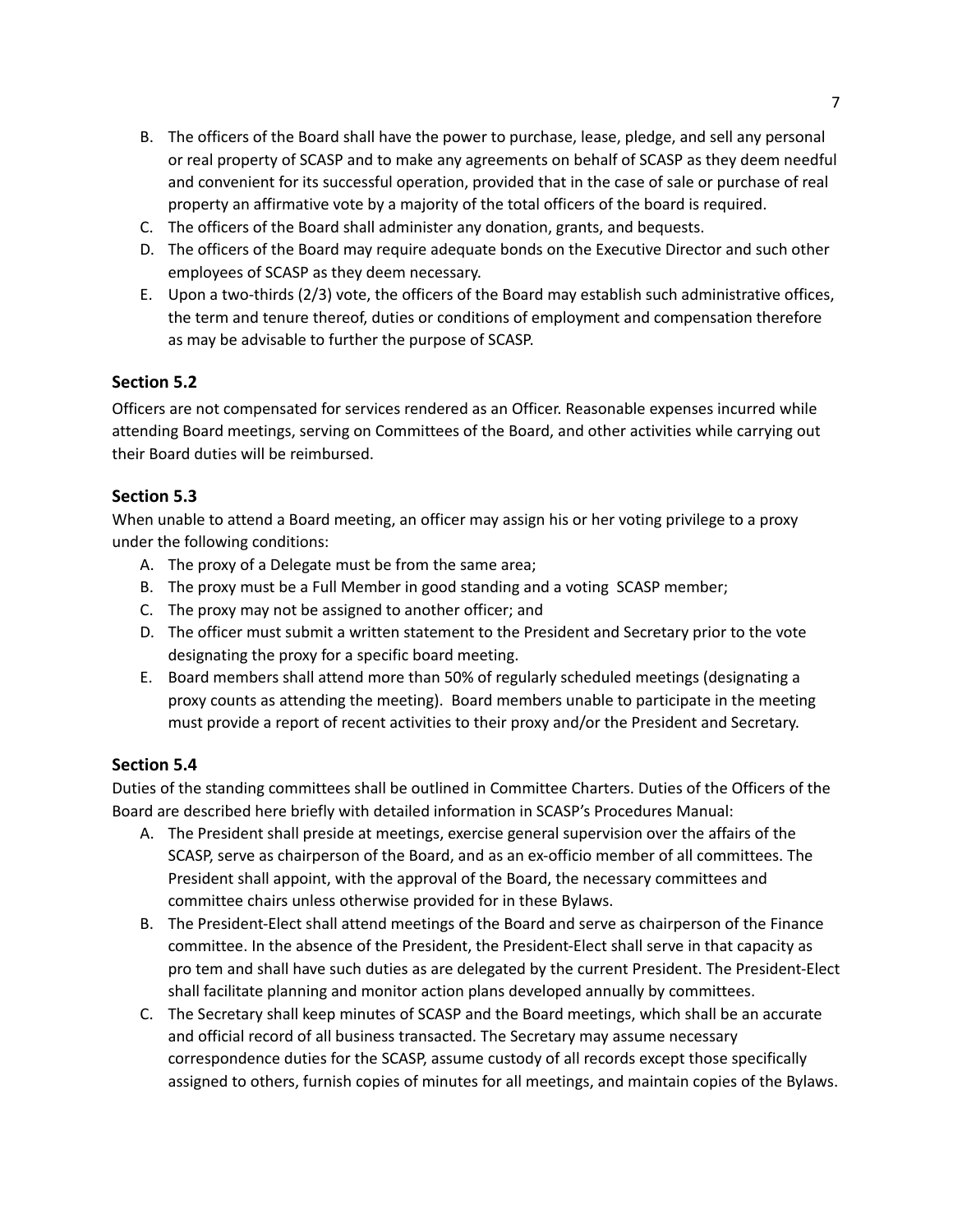In the absence of both the President and President-Elect, the Secretary shall serve as President pro tem.

- D. The Treasurer shall serve as the chief financial officer of SCASP and maintain adequate and correct books and accounts. The Treasurer shall provide financial statements and reports as required by law, by SCASP Bylaws or SCASP Procedures Manual, or at the request of the Board. The Treasurer shall be a member of the Finance Committee and with consultation from the Board, shall prepare the preliminary annual budget.
- E. Delegates shall provide representation as defined by the Board.
- F. The Immediate Past-President shall fulfill such duties and responsibilities as directed by the President.

### **Section 5.5**

Duties of the ex-officio members of the Board are as follows:

- A. A Student Representative to the Board shall be responsible for facilitating communication and sharing information with school psychology graduate students.
- B. A University Liaison to the board shall promote communication between all school psychology training programs.
- C. The Parliamentarian shall advise the President on the application of Robert's Rules of Order at SCASP meetings.
- D. The Historian shall maintain an archive of SCASP history and serve as a source of reference for SCAPS leadership regarding past events and procedures.

# <span id="page-7-0"></span>Article 6 – Executive Director

### **Section 6.1**

The officers of the Board may employ a staff member to serve as Executive Director of SCASP to carry out the goals and objectives of SCASP. Specifically:

- A. The Executive Director shall be selected and charged with duties as prescribed by the Board.
- B. The Executive Director's initial and continuing employment will be based on a job description which will include a statement of qualifications and sufficient description of duties to allow for adequate evaluation.
- C. The Executive Director shall have a written employment agreement with SCASP.
- D. The performance of the Executive Director shall be evaluated annually.

# <span id="page-7-1"></span>Article 7 – Membership Meetings

### **Section 7.1**

A variety of meetings can occur such as:

A. Open Meetings: Except as set forth in this section, all meetings of the members, the Board and committees at which the business of SCASP is acted upon shall be open to all members in good standing. A meeting may not be closed except for good cause and upon the vote of at least two-thirds of those entitled to vote at such a meeting, and then only for such portion of the meeting as is necessary to achieve the purpose for which the meeting was closed.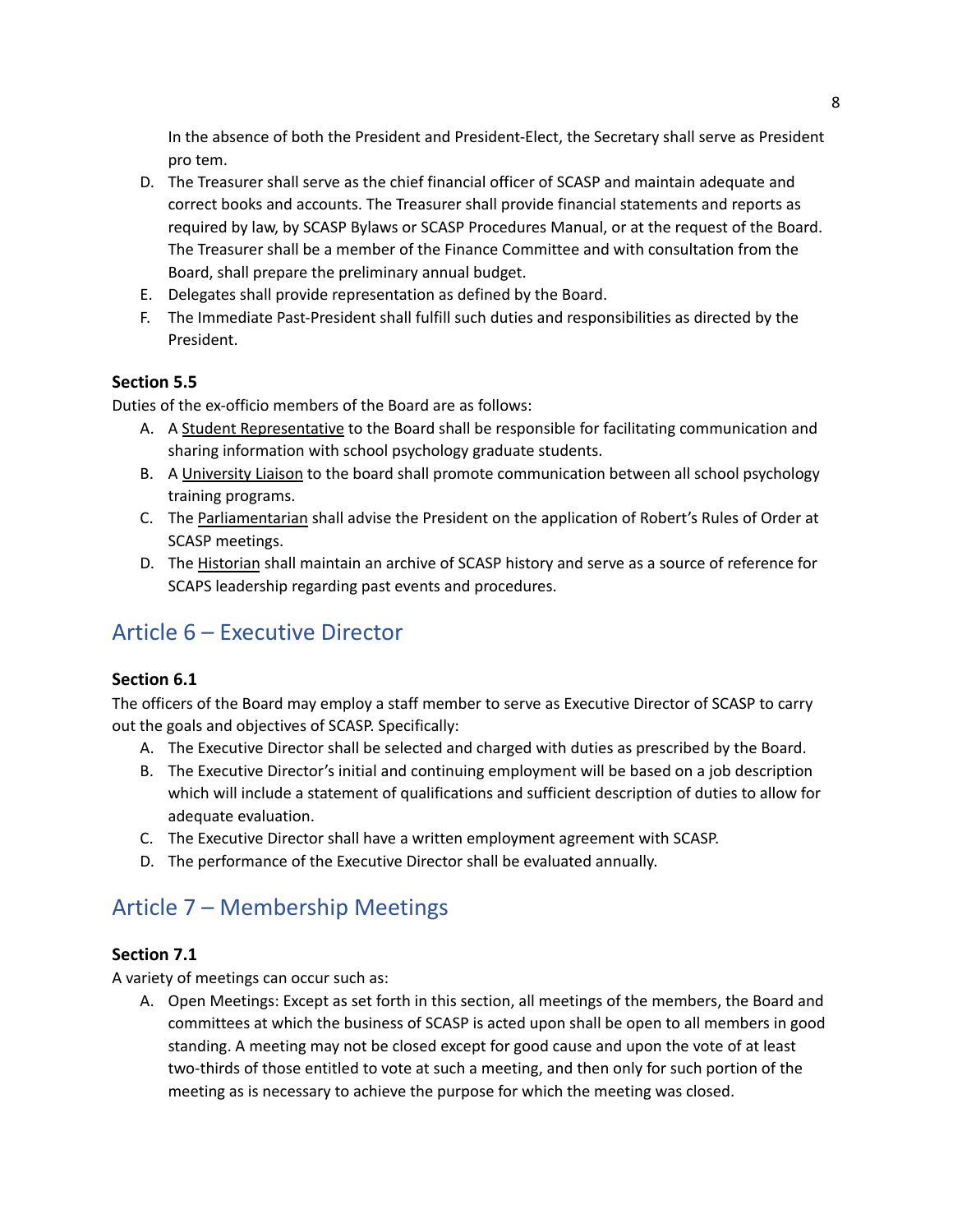- B. Closed Meetings: These include personnel, legislative strategy, regulatory reform, and political action meetings, and they may be closed at the discretion of the SCASP Board. The minutes and other records of any meeting which was closed to members for any period of time shall set forth in detail the reasons for which members were excluded. And, it shall verify that no other matters were considered during the time the meeting was closed.
- C. Annual or other meetings: SCASP may hold an annual business meeting at a place and time determined by the Board. No annual meeting is required to elect the Board, who shall be elected by ballot. Special meetings may be called by ⅔ of the Board or 5% or more of the SCASP Membership for any lawful purpose.
- D. Board Meetings: These shall be scheduled at the discretion of the Board. At the beginning of each board meeting, a quorum of ⅔ of voting members must be present. Results of board meetings shall be reported to the general membership at its regular business meeting. Any current member or guest wishing to present to the Board shall follow the guidelines as outlined in the SCASP Procedures Manual.

### **Section 7.2**

Notice of meetings shall be given by the Executive Director no less than 10 days before the date of the meeting to each Member who, on the record date for the meeting notice, is entitled to vote at such a meeting. Notices should include the place, date, and time of the meeting determined by the Board.

# <span id="page-8-0"></span>Article 8 – Dues and Assessments

#### **Section 8.1**

Dues shall be recommended by the officers of the Board subject to the approval of the membership with the majority of members voting required. Additional information regarding membership fees may be found in SCASP Procedures Manual.

### **Section 8.2**

A special assessment may be approved by the majority vote of those present at a regular meeting.

### <span id="page-8-1"></span>Article 9 – Proposed Amendments

### **Section 9.1**

Initiation of Proposed Amendment:

- A. A proposed amendment to the Bylaws may be presented to the membership for consideration by the officers of the Board; or
- B. A petition signed by 10 percent (10%) of the voting membership in good standing may be presented to the officers of the Board stating the proposed amendment. Upon verification of the validity of the signatures, the Board shall include the amendment on the agenda of the next regularly scheduled meeting of the SCASP.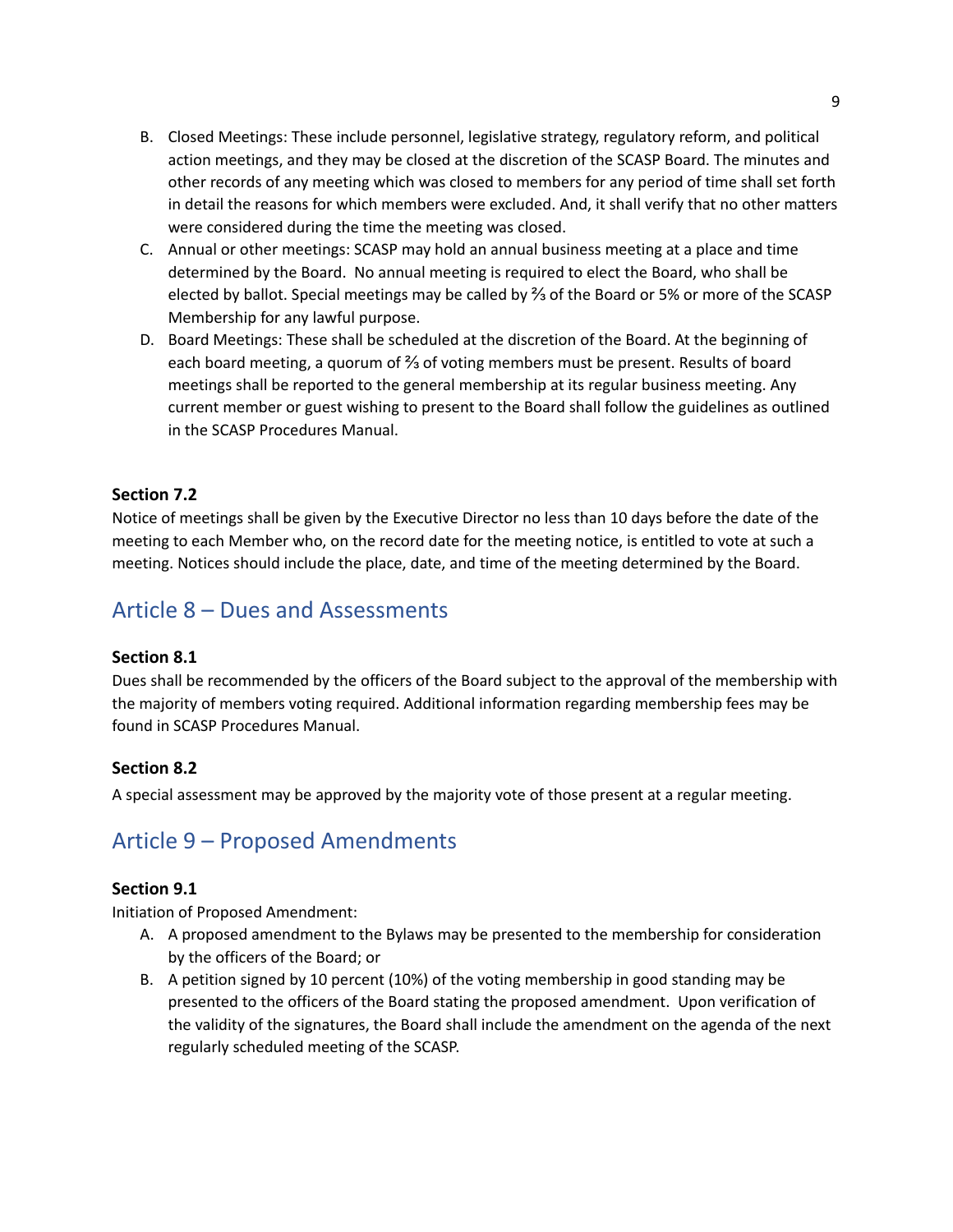### **Section 9.2**

Procedures for Adoption of Proposed Amendments:

- A. When an amendment has been initiated in accordance with the provisions of section 9.1, the officers of the Board shall announce its inclusion on the agenda of the next regular meeting and distribute a copy of the proposal to each member in good standing. This announcement and distribution must be made at least one (1) month before the next regular meeting. When this is not possible, the proposed amendment should be scheduled for consideration at the first regular meeting when this condition can be met.
- B. The Bylaws may be amended, following compliance with Article 12 by a two-thirds (2/3) vote of the members present at the meeting per section 9.2.A.

### <span id="page-9-0"></span>Article 10 – Affiliation

### **Section 10.1**

With the approval of the officers of the Board, SCASP may affiliate with other non-profit organizations of similar purposes.

### **Section 10.2**

SCASP representatives to affiliate organizations may be appointed by the President as ex-officio members for a term of one year. They may be re-appointed if they remain members of the affiliate organization.

### **Section 10.3**

Representatives shall serve as a liaison between SCASP and affiliated organizations. They shall serve as official spokespersons of SCASP to said organizations and represent the point of view of the membership on issues when action by the membership or the Board so directs.

# <span id="page-9-1"></span>Article 11 – Balloting

### **Section 11.1**

The Board or the President may when in compliance with the provisions of this section, publish and distribute ballots to the membership either by mail or electronic means.

- A. Such ballots shall include the known information concerning the business being proposed,
- B. Results of the balloting shall be included in the minutes of the Secretary, and
- C. Ballots shall be mailed or sent by electronic means via email in a timely fashion before the closing date of their return.

### **Section 11.2**

When the issue requiring balloting is a decision between two courses of action, a majority vote is necessary for passage; when there are three or more alternate choices, one choice receiving the most votes is approved. The vote will be computed based on those responding.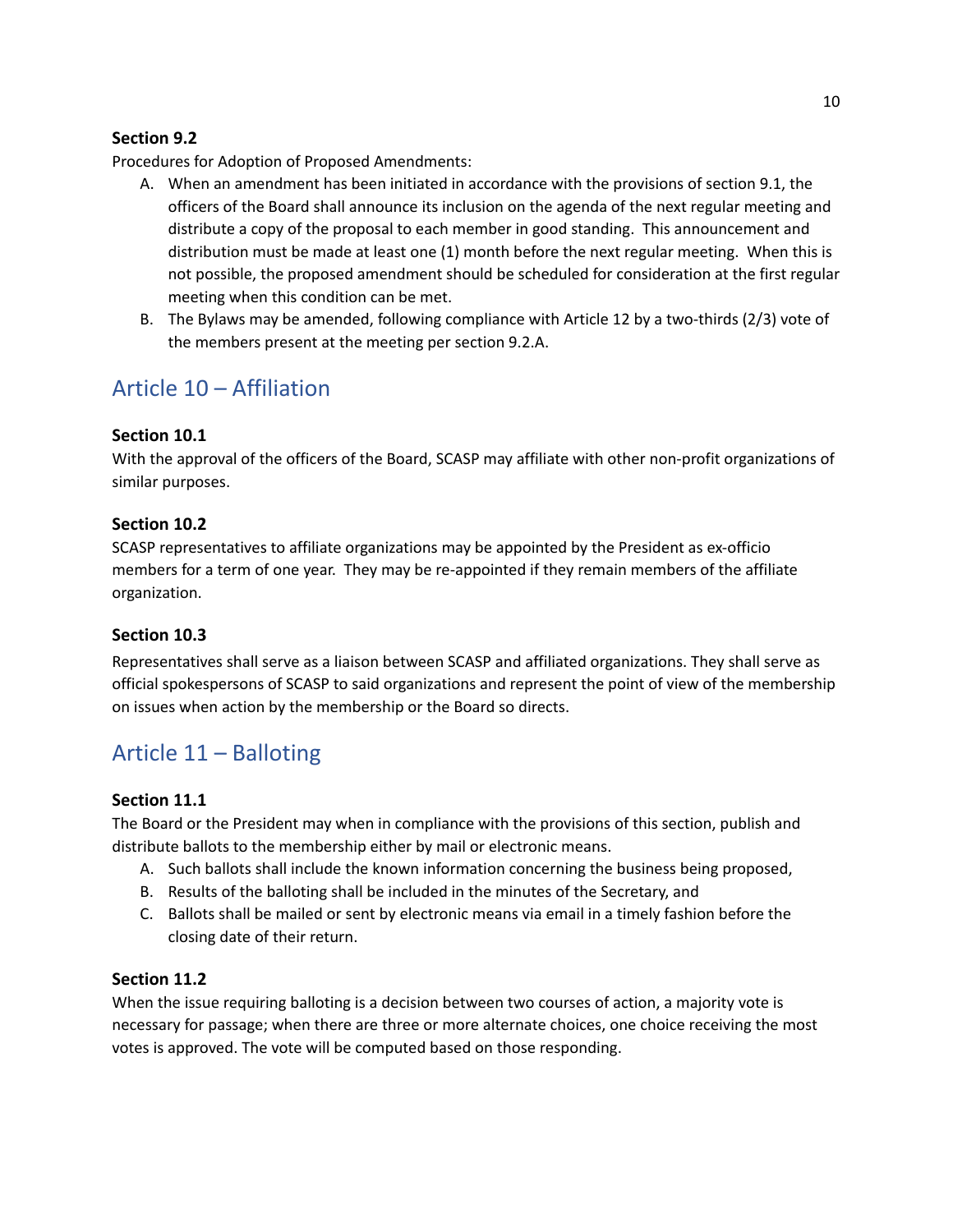# <span id="page-10-0"></span>Article 12 – Bylaws Revision

### **Section 12.1**

Revision of the Bylaws shall be considered every five (5) years.

### **Section 12.2**

The Governance Committee shall review the Bylaws to determine whether a revision is necessary. If the review reveals no necessity for revision, this consideration shall be reported to the membership for their concurrence. Should the revision be necessary, the committee shall prepare the revision and submit it to the officers of the Board. The Board shall then proceed in accordance with the provisions of section 11.2.

# <span id="page-10-1"></span>Article 14 – Limitation of Liability, Indemnification, and Insurance

#### **Section 14.1**

Limitation of Liability. A Director shall not be personally liable for monetary damages for any action taken, or any failure to take action unless the Director has breached or failed to perform the duties of his or her office under Section 33-31-830 of the South Carolina Nonprofit Corporation Act of 1994 (relating to standard of care and justifiable reliance), as amended from time to time, or any successor provision, and the breach or failure constitutes self-dealing, willful misconduct or recklessness. This provision shall not apply to the responsibility or liability of a Director who violates any criminal statute or local, state, or federal law.

#### **Section 14.2**

Indemnification. To the extent permitted by applicable law, SCASP shall indemnify any current or former officer, Director and committee member who was or is a party or is threatened to be made a party to any threatened, pending or completed action, suit or proceedings, whether civil, administrative or investigative by reason of the fact that he or she is or was a Director, officer, committee member, employee, or agent of the SCASP, against expenses (including attorneys' fees), judgments, fines and amounts paid in settlement actually and reasonably incurred by him or her in connection with such action, suit or proceeding; provided, however, that indemnification pursuant to this Section shall not be made in any case where the act or failure to act giving rise to the claim for indemnification is determined to have constituted self-dealing willful misconduct or recklessness.

#### **Section 14.3**

Insurance. The Board of Directors may authorize, by a majority vote of the Board to purchase and maintain insurance on behalf of any person who is or was a Director, officer, committee member, employee, or agent of SCASP, or is or was serving at the request of SCASP as a Director, officer, committee member, employee, or agent of another corporation, partnership, joint venture, trust, employee benefit plan or other enterprises against any liability asserted against and incurred by such person in any such capacity, or arising out of such person's status as such, whether or not SCASP would have the power to indemnify him or her against such liability under the provisions of this Article. Furthermore, SCASP may create a fund of any nature, which may, but need not be, under the control of a